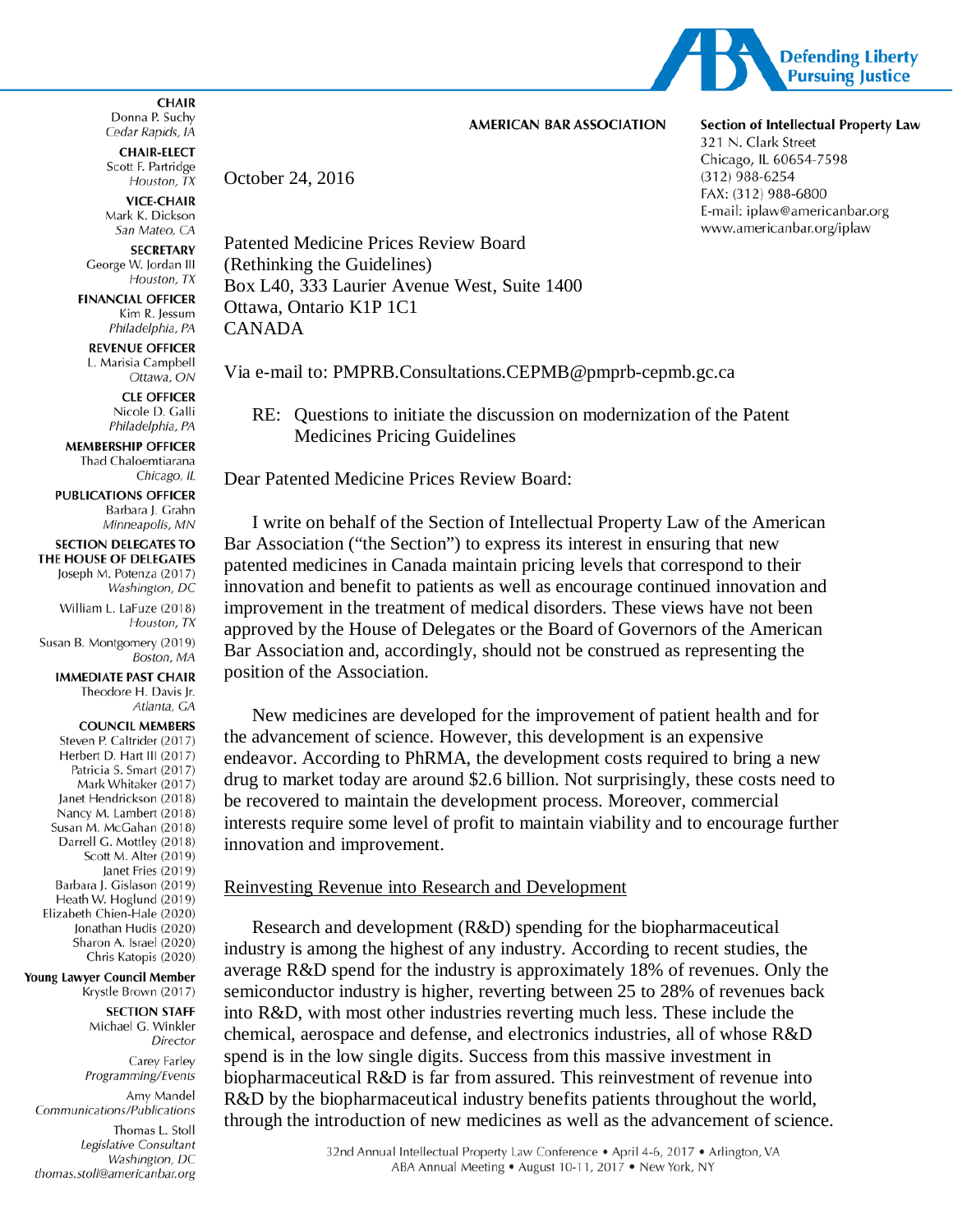Importantly, this benefit to patients and science is global, regardless of where the R&D occurs. Thus, the price of a new, therapeutically beneficial, patented medicine should not be diminished based on where the R&D for that medicine occurred. The location of R&D facilities depends on many factors: the size and global reach of the entity performing the research; the business, regulatory, and legal environment in the R&D location; the ability to attract and retain skilled researchers on location, etc. The location of drug research and development in no way negatives the therapeutic benefit or innovation associated with a new drug, and should have no impact on its price.

### Relevant Factors for Determining Therapeutic Benefit, Innovation, and Pricing

Certainly, the costs of medicines should be based on the costs of development with some level of reasonable profit which is not excessive. Nonetheless, determining whether a price for any product is reasonable or excessive is a difficult endeavor.

The Section believes that categorizing new patented medicines based on the degree of therapeutic benefit is rational. The currently used "primary factors" of increased efficacy and/or reduction in incidence or grade of important adverse reactions should continue to weigh heavily in the pricing determination. The "secondary factors," including considerations such as compliance improvements leading to improved therapeutic efficacy and disability avoidance, are also important measures.

Additionally, the innovation associated with a new patented medicine is helpful in categorizing the medicine. For example, several factors which are not generally considered (*viz*., mechanism of action, new chemical entity, or different pharmacokinetic profile) are indeed indicative of innovation and may be associated with treatment of different and, often, new patient populations. When new patients become treatable due to the inventiveness of a patented drug—no matter how small the treated population is—that drug should be considered among the highest level of therapeutic benefit and should be eligible for pricing that is justified by its therapeutic benefit.

Receiving a patent is a quid pro quo for providing an improvement over the prior art. Similarly, a new patented medicine that is an improvement over medicines currently available deserves to receive a higher price. Such improvement can come in many ways. The Section believes that limiting what is considered an improvement, such as, for example, by decreasing the factors used to demonstrate therapeutic improvement for the simple purpose of limiting the price of a patented medicine, would be very detrimental to innovative efforts.

Even in the Canadian pharmaceutical market, pricing is often fundamentally driven by competition. This is true even among medicines which are not true equivalents. If a drug that has greatly improved therapeutic benefits is allowed to compete in the market, purchasers will decide between all the choices available to them. For example, if a drug is too expensive, either it will not receive approval for listing on the provincial formularies or buyers will purchase an older or generic product that may not be quite as efficacious or may have different side effects but is lower in cost than the name brand product. However, if a patented medicine is therapeutically beneficial and reasonably priced, some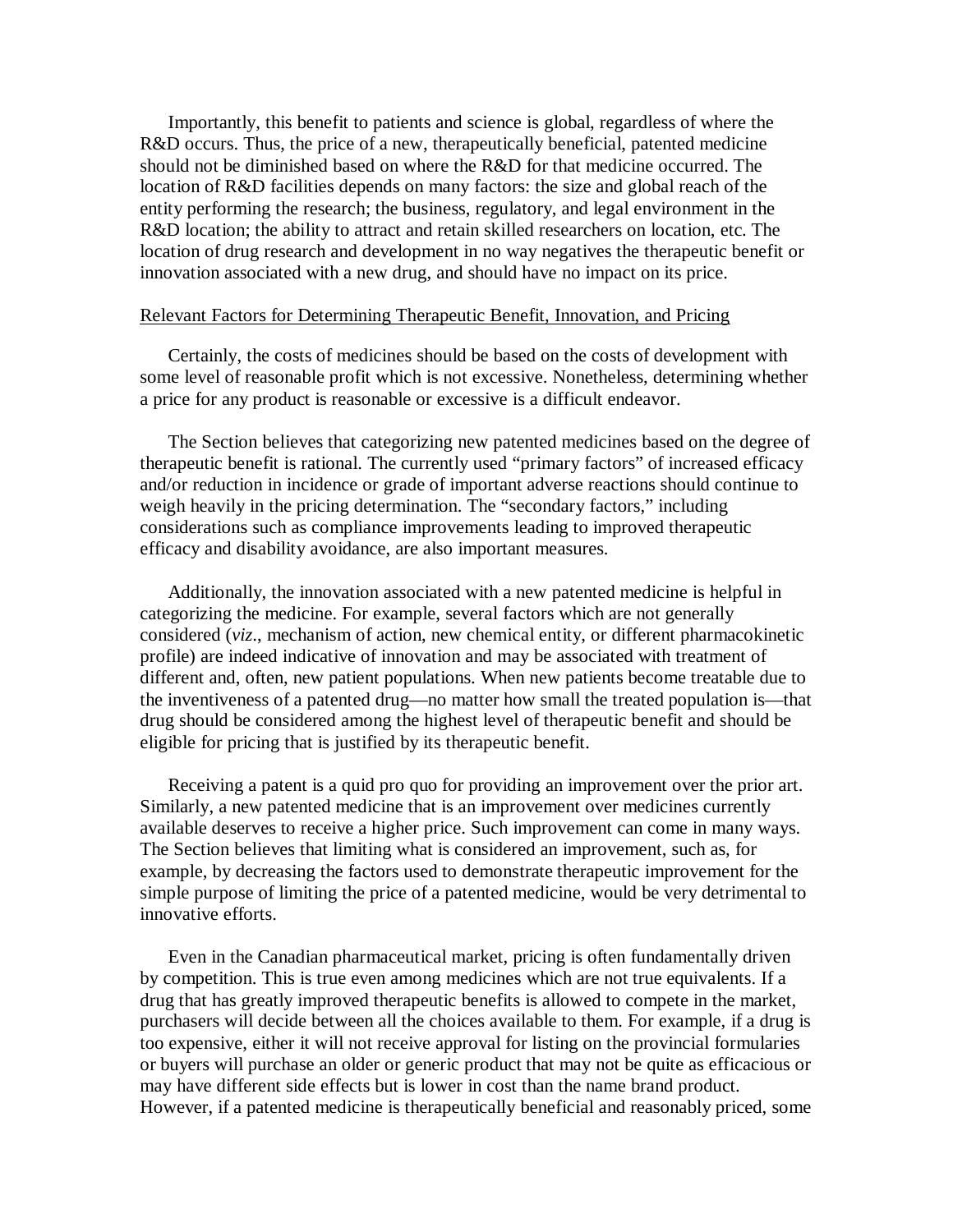purchasers will buy this product and patients will benefit. If the drug is highly beneficial, a disproportionate amount of spend on that drug could result. However, it is important to note that the use of therapeutically beneficial drugs often results in an overall positive impact on future healthcare costs related to the disorder. For example, improved treatment of diabetes may avoid hospitalizations, amputations, and even patient blindness. Just because a patented medicine works so well that many patients purchase it to improve their health thereby resulting in a large percentage of money being spent on that drug, simply does not indicate or support the premise that the drug is excessively priced.

Bargaining power of the purchaser also weighs into the purchase price. In many countries, large purchasers negotiate the price for large quantities of medicines, providing rebates and discounts based on guaranteed amounts. The established purchasing system in Canada is segmented, not consolidated among the provinces and territories, and accordingly has diminished bargaining power. However, the setup of the Canadian system is a separate issue and should not affect the maximum price set for a patented medicine on the open market, which can be negotiated downward by the purchasers.

Of the section 85 factors used to determine whether a patented drug is being sold or has been sold at an excessive price, the first factor—the prices at which the medicine has been sold in the relevant market—is the most useful. This is especially true because of the manner in which drug prices are listed and then negotiated downward through rebates and discounts. It is difficult to establish what the true price is in other markets, and this value will likely be higher than the actual price. However, the prices at which the drug is sold in the relevant market (i.e., Canada) can be determined and compared. It is also difficult to compare the price of a certain drug to other drugs in the "same" class, as many different factors relate to the therapeutic benefit and innovation of a patented medicine. The most important factor should be the one which is measurable without requiring extrapolation to prices in other countries or comparative factors among different drugs; it should be based on the price at which the drug was actually sold in the relevant market.

#### Periodic Reassessment of Pricing

The Section believes it is reasonable to reassess the pricing for patented medicines periodically to ensure that the pricing is consistent with the marketplace. According to IMS Health in 2016, the invoice prices of branded U.S. drugs have increased by 12 to 14% over each of the past two years; however, the true price increases (including rebates and discounts) have been less than 3%. This amount is consistent with consumer price index increases, which are allowed in the current Canadian pricing system as well as other pricing systems around the world. Periodic reassessments would allow for such changes while ensuring that the pricing remains reasonable and not excessive. Notably, pricing for branded biopharmaceuticals do not typically rise by the large percentages which have been seen recently for unbranded drugs.

We suggest that any changes that are made to the pricing Guidelines based on the current consultation should be applied only to new patented medicines going forward and not to all medicines that are currently in the system. It is possible that, if the Guidelines